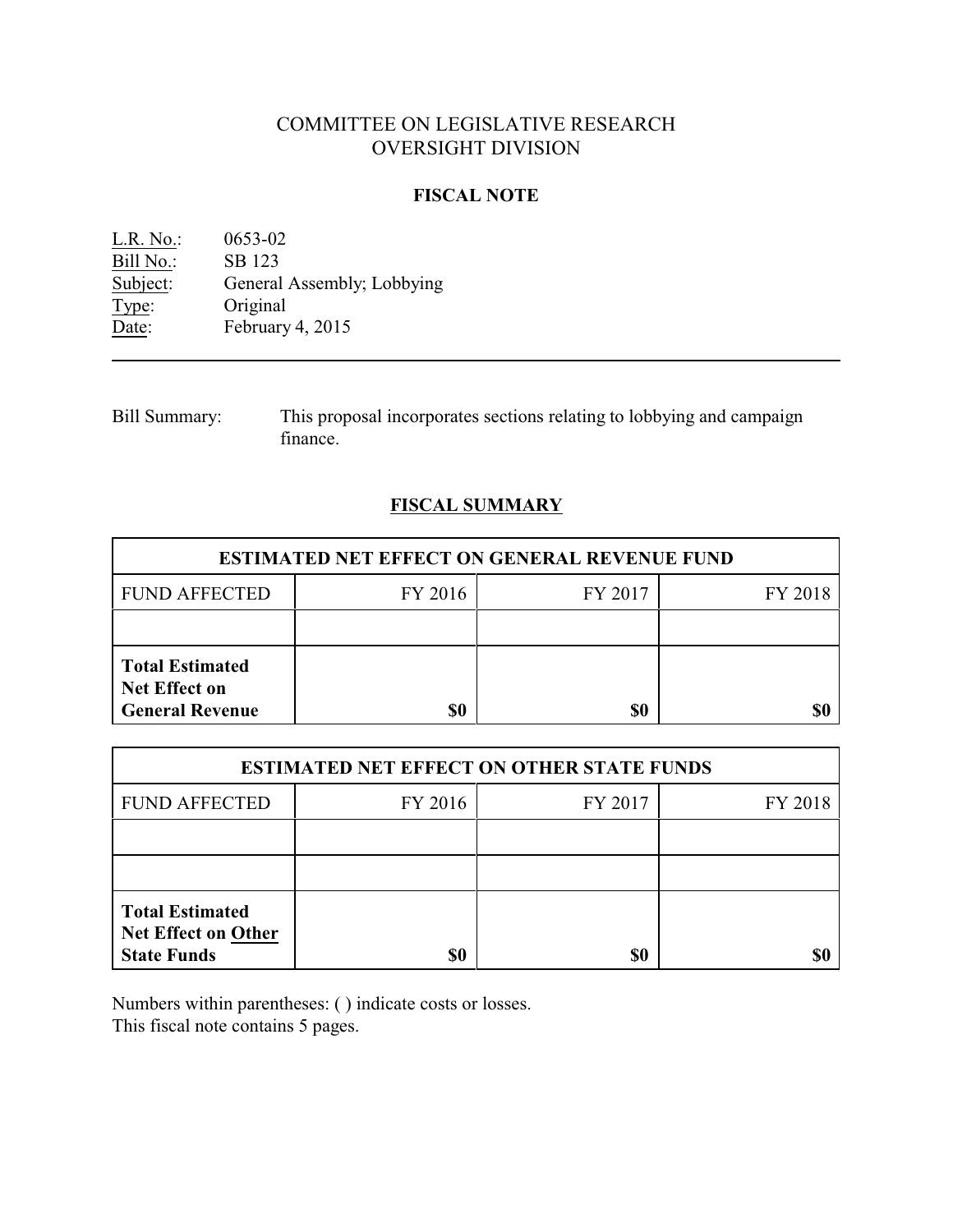| <b>ESTIMATED NET EFFECT ON FEDERAL FUNDS</b>                               |         |         |         |  |
|----------------------------------------------------------------------------|---------|---------|---------|--|
| <b>FUND AFFECTED</b>                                                       | FY 2016 | FY 2017 | FY 2018 |  |
|                                                                            |         |         |         |  |
|                                                                            |         |         |         |  |
| <b>Total Estimated</b><br><b>Net Effect on All</b><br><b>Federal Funds</b> | \$0     | \$0     |         |  |

| <b>ESTIMATED NET EFFECT ON FULL TIME EQUIVALENT (FTE)</b>    |         |         |         |  |
|--------------------------------------------------------------|---------|---------|---------|--|
| <b>FUND AFFECTED</b>                                         | FY 2016 | FY 2017 | FY 2018 |  |
|                                                              |         |         |         |  |
|                                                              |         |         |         |  |
| <b>Total Estimated</b><br><b>Net Effect on</b><br><b>FTE</b> |         |         |         |  |

 $\Box$  Estimated Net Effect (expenditures or reduced revenues) expected to exceed \$100,000 in any of the three fiscal years after implementation of the act.

| <b>ESTIMATED NET EFFECT ON LOCAL FUNDS</b> |         |         |         |  |
|--------------------------------------------|---------|---------|---------|--|
| <b>FUND AFFECTED</b>                       | FY 2016 | FY 2017 | FY 2018 |  |
| <b>Local Government</b>                    | \$0     | \$0     |         |  |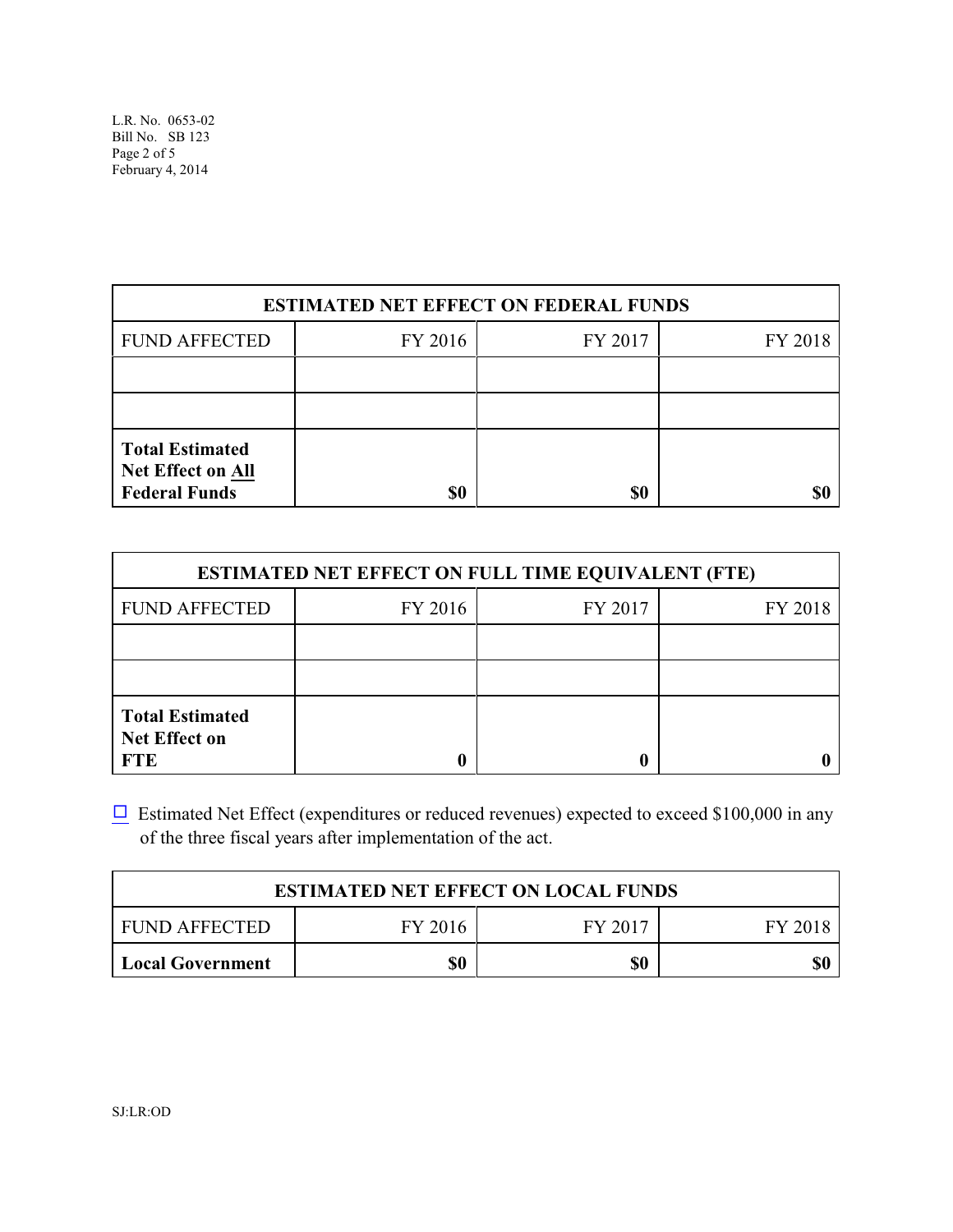L.R. No. 0653-02 Bill No. SB 123 Page 3 of 5 February 4, 2014

#### **FISCAL ANALYSIS**

### ASSUMPTION

Officials at the **Missouri Ethics Commission** (**MEC**) assumes this proposal would implement campaign finance limits. The implementation of the above responsibilities would require the following additional resources:

- \$15,120 in expense and equipment to acquire contract services that would develop the MEC internal search capabilities for oversight of the campaign finance committees' adherence to the specific contribution limits, as established in 105.955.14, RSMo. Current campaign finance data collection would allow the MEC to use search capabilities, providing for a manual review by MEC staff of adherence to the established limits.
- 2 Business Analyst to conduct the routine work necessary in reviewing and providing oversight for the proposed legislation. The Business Analyst would review committee reports for compliance, prepare necessary notices, track the receipt of payment, and coordinate the necessary collection efforts. Currently two Business Analysts assist 2,800 committees in filing campaign finance reports, prepare and disseminate 15,000 notices, and review 11,000 campaign finance reports.
- If the Commission identifies significant violations during the process established in Section 105.955.14 (2), (3), RSMo or complaints received increase significantly an Investigator would be required to provide the proper oversight.

MEC would anticipate that changes or additions to the proposed language set forth in this bill, may require additional associated costs for FTE, equipment, and expenses.

In 2008, Senate Bill 1038 repealed campaign finance contribution limits in Missouri. At that time, the MEC did not reduce its number of FTE due to the cutback in the number of complaints and investigations caused by the campaign limits being repealed. Therefore, **Oversight** assumes the current FTE should be able to handle the increased number of complaints and investigations due to the limits being reimposed. Oversight assumes this proposal has no fiscal impact on the MEC.

**Oversight** assumes that the MEC has programmers on staff to handle the reprogramming of the computer systems and would not need to contract for these services. MEC did not reduce its programming staff when the campaign limits were repealed with SB 1038 and therefore the current FTE should be able to handle the increased programming responsibilities.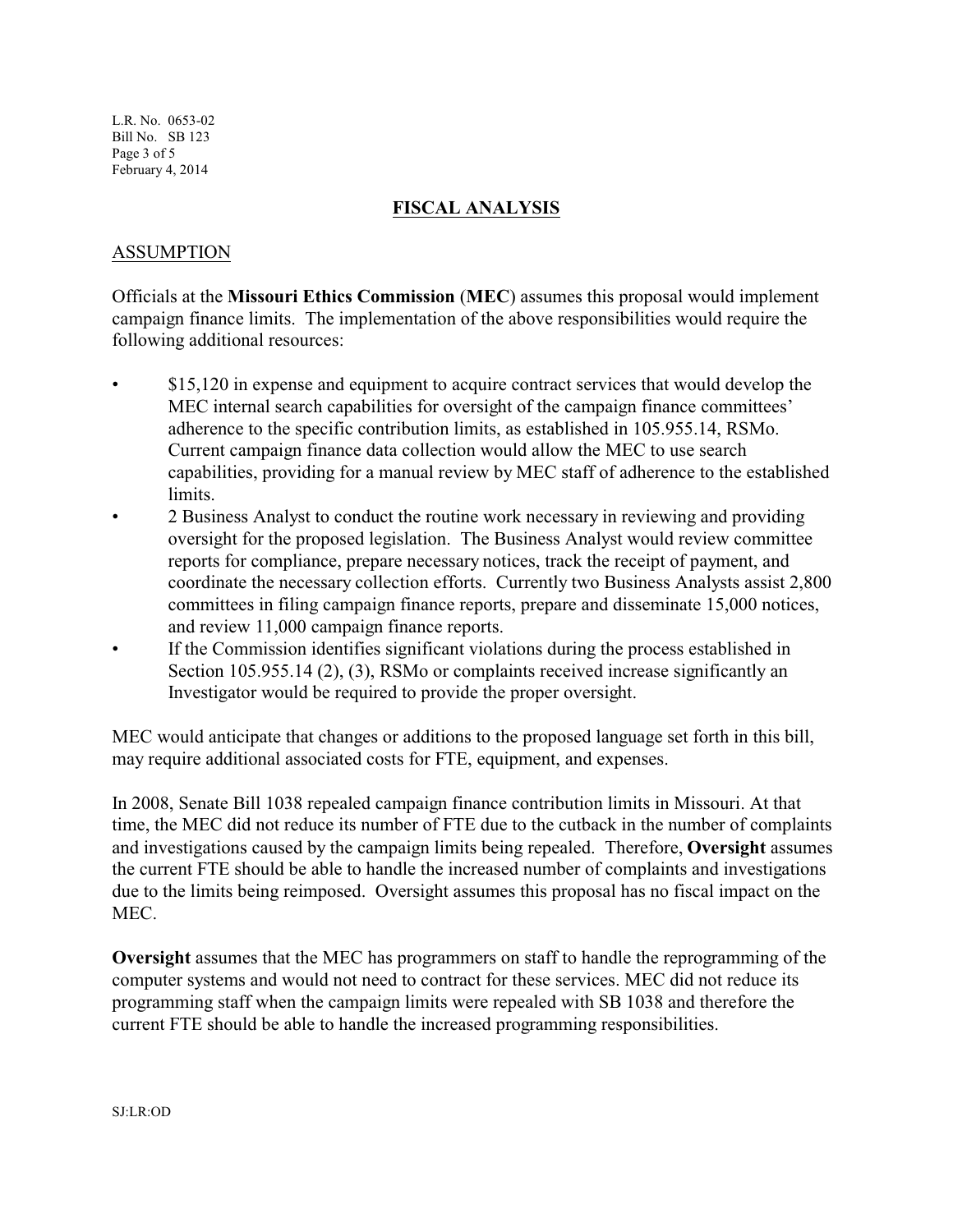L.R. No. 0653-02 Bill No. SB 123 Page 4 of 5 February 4, 2014

#### ASSUMPTION (continued)

**Oversight** assumes that should MEC have a significant increase in complaints, the MEC can seek additional resources through the appropriation process.

Officials at the **Department of Revenue** (**DOR**) assume this proposal outlines the contribution limits authorized according to the individual's elected office. The provisions of this section set limitations from \$750 to \$5,000. This proposal limits the total aggregate amount of any one contributor, to any political party committee, to \$32,400 annually. This proposal further establishes the base year amount as the contribution limits prescribed on January 1, 2016. The provisions of subsection 6 require the reporting of contributions before January 1, 2016 as a separate account. This will require 503.28 hours of programming to the Individual Income Tax system for a cost of \$37,746.

**Oversight** notes that the contribution limits will be monitored by MEC and would not fiscally impact DOR.

**Oversight** assumes that due to the severity of the penalties individuals would abide by the rules outlined in this proposal. Therefore, Oversight assumes there will be no surcharge transferred from MEC to DOR.

| FISCAL IMPACT - State Government | FY 2016<br>$(10 \text{ Mo.})$ | FY 2017    | FY 2018    |
|----------------------------------|-------------------------------|------------|------------|
|                                  | <u>\$0</u>                    | <u>\$0</u> | <u>\$0</u> |
| FISCAL IMPACT - Local Government | FY 2016<br>$(10 \text{ Mo.})$ | FY 2017    | FY 2018    |
|                                  | <u>\$0</u>                    | <u>\$0</u> | <u>\$0</u> |

## FISCAL IMPACT - Small Business

No direct fiscal impact to small businesses would be expected as a result of this proposal.